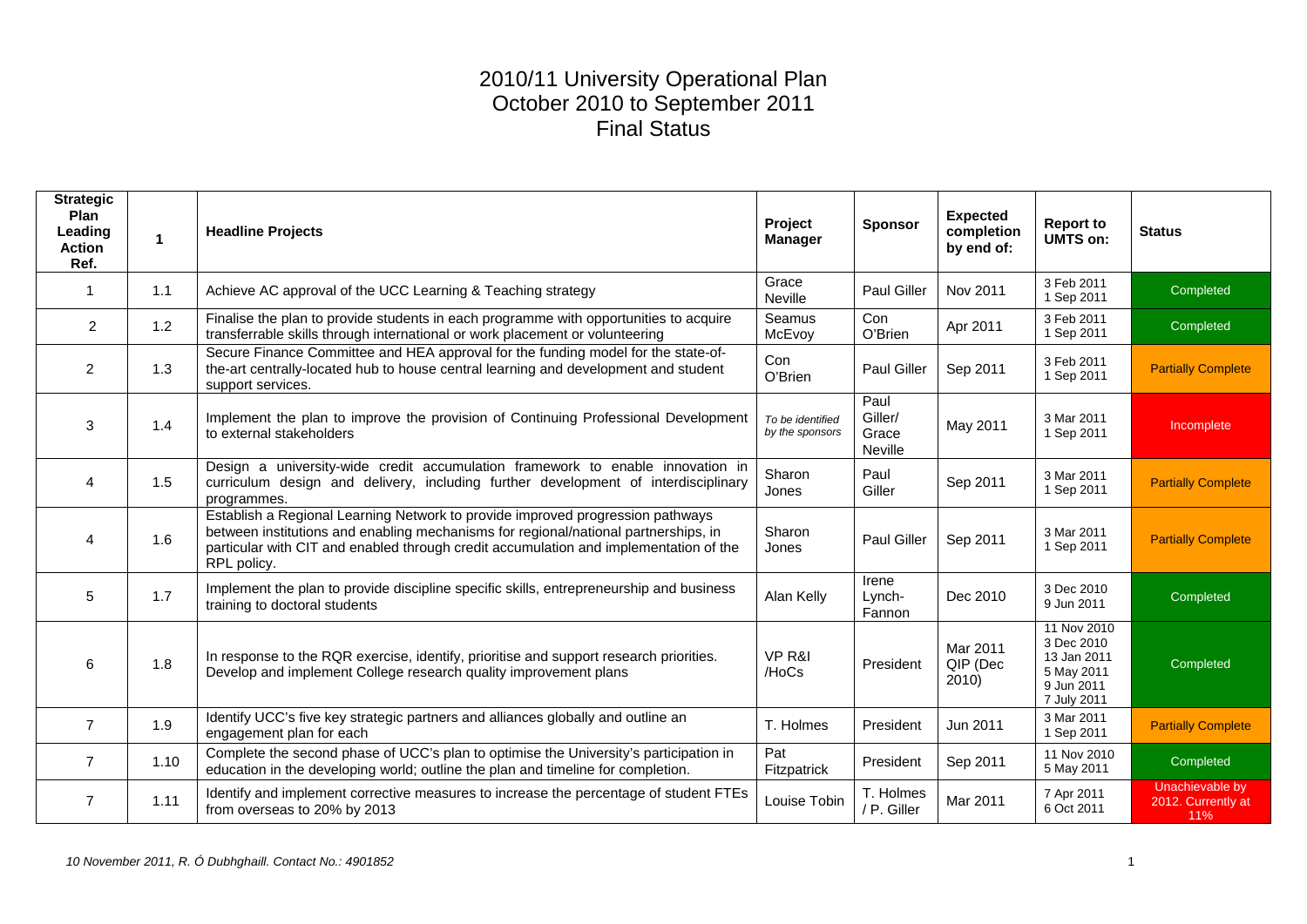| 1.12 | Undertake a feasibility study and pilot activities for the development of innovative<br>delivery mechanisms/alternative business models.                                                              | D. Collins        | President | Jun 2011         | 3 Mar 2011<br>6 Oct 2011  | <b>Partially Complete.</b><br><b>Feasibility confirmed.</b> |
|------|-------------------------------------------------------------------------------------------------------------------------------------------------------------------------------------------------------|-------------------|-----------|------------------|---------------------------|-------------------------------------------------------------|
| 1.13 | Continue the implementation of leadership development across the University<br>Complete the two streams of the Heads of School programme<br>Complete the next phase of the UMTS development programme | Maeve<br>Lankford | Farrell   | <b>July 2011</b> | 13 Jan 2011<br>7 Jul 2011 | <b>Partially Complete</b>                                   |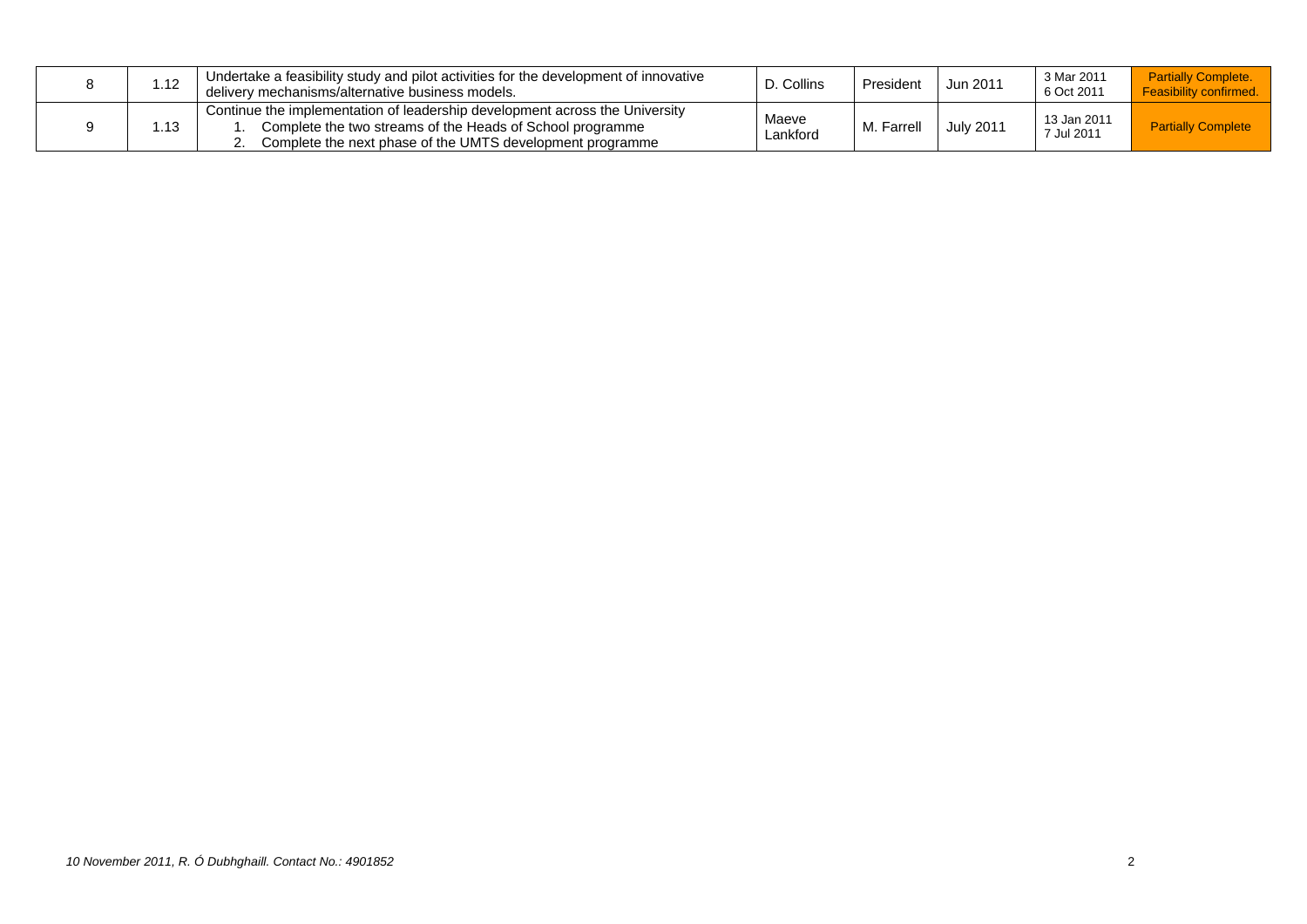| <b>Strategic</b><br><b>Plan</b><br>Key<br>Project<br>Ref. | $\mathbf{2}$ | Learning, Teaching and the Student Experience                                                                                                                                                                     | Project<br>Manager | <b>Sponsor</b>          | <b>Expected</b><br>completion<br>by end of: | <b>Report to</b><br><b>UMTS on:</b> | <b>Status</b>                                                                                    |
|-----------------------------------------------------------|--------------|-------------------------------------------------------------------------------------------------------------------------------------------------------------------------------------------------------------------|--------------------|-------------------------|---------------------------------------------|-------------------------------------|--------------------------------------------------------------------------------------------------|
| 3                                                         | 2.1          | Introduce and launch UCC's programme for the most talented students                                                                                                                                               | Grace<br>Neville   | Paul Giller             | Jan 2011                                    | 3 Feb 2011<br>1 Sep 2011            | Incomplete                                                                                       |
| 6                                                         | 2.2          | Introduce UCC's double degree programme; launch a pilot programme in 2010/11                                                                                                                                      | Sharon<br>Jones    | <b>Paul Giller</b>      | Jul 2011                                    | 3 Mar 2011<br>1 Sep 2011            | Decision taken at UMTS<br>of 6/10/11 to<br>discontinue project. HEA<br>will not provide funding. |
|                                                           | 2.3          | Review the curriculum to identify opportunities for inter-institutional/inter-college/intra-<br>college rationalisation and development (to include UCC's contribution to the national<br>rationalisation agenda) | Sharon<br>Jones    | <b>Paul Giller</b>      | Feb 2011                                    | 3 Mar 2011<br>1 Sep 2011            | Incomplete                                                                                       |
| 11                                                        | 2.4          | Implement an improved process for annual systematic evaluation by students of their<br>learning experiences including centralised, anonymous student surveys                                                      | Sharon<br>Jones    | Grace<br><b>Neville</b> | Jan 2011                                    | 3 Mar 2011<br>1 Sep 2011            | Improved process<br>agreed; to be<br>implemented in 2011/12                                      |
| 12                                                        | 2.5          | Create an improved e-environment for students through the development and<br>implementation of the student portal. Complete the roll-out by April 2011.                                                           | Jerry<br>Buckley   | Con<br>O'Brien          | Apr 2011                                    | 3 Feb 2011<br>1 Sep 2011            | Completed                                                                                        |
| 13                                                        | 2.6          | Increase student accommodation by 200 spaces by 2012 in contribution to an overall<br>target of 1000 additional places in the medium-term.                                                                        | Mark Poland        | Con<br>O'Brien          | Sep 2012                                    | 7 Apr 2011<br>6 Oct 2011            | <b>Partially Complete</b>                                                                        |
| 13                                                        | 2.7          | Develop a strategic plan for Sports and Recreation including a plan for improving sports<br>facilities                                                                                                            | Con O'Brien        | Paul Giller             | Mar 2011                                    | 3 Feb 2011 1<br>Sep 2011            | Completed                                                                                        |
|                                                           | 2.8          | Conduct a review of our compliance against European Standards and Guidelines<br>(ESG)                                                                                                                             | Norma Ryan         | P. Giller               | Jan 2011                                    | 13 Jan 2011<br>7 July 2011          | Completed                                                                                        |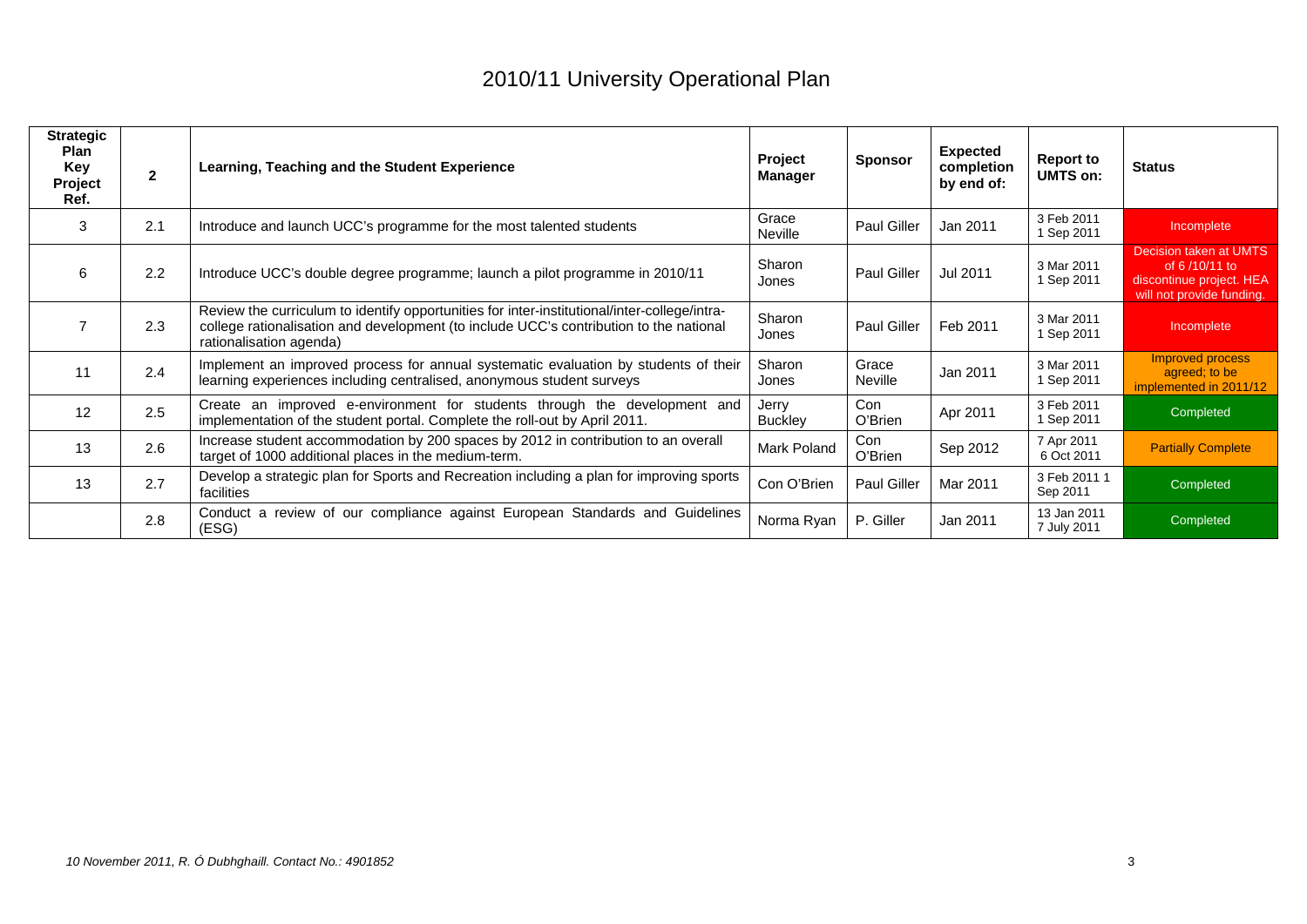| <b>Strategic</b><br>Plan<br>Key<br>Project<br>Ref. | 3    | Research, Innovation and Commercialisation                                                                                                                                                                                                                                                                                                                    | Project<br><b>Manager</b> | <b>Sponsor</b>     | <b>Expected</b><br>completion<br>by end of: | <b>Report to</b><br><b>UMTS on:</b>                   | <b>Status</b>                            |
|----------------------------------------------------|------|---------------------------------------------------------------------------------------------------------------------------------------------------------------------------------------------------------------------------------------------------------------------------------------------------------------------------------------------------------------|---------------------------|--------------------|---------------------------------------------|-------------------------------------------------------|------------------------------------------|
| $\overline{2}$                                     | 3.1  | Implement revised arrangements for the governance and management of Research<br>Institutes and Centres. Complete the alignment of Institutes and Centres to Colleges<br>and review reporting lines, financial and staffing arrangements of current Research<br>Institutes and Research Centres.<br>Phase II: Consider the formation of new Institutes/Centres | A. Maguire                | President          | Dec 2011                                    | 13 Jan 2011<br>7 July 2011                            | <b>Partially Complete</b>                |
| 4                                                  | 3.2  | Complete the rollout of the Research Information System [IRIS]; the rollout to include a<br>clear programme for on-going updating and maintenance of content by each unit.                                                                                                                                                                                    | Barry<br>O'Sullivan       | Α.<br>Maguire      | Dec 2010                                    | 13 Jan 2011<br>7 July 2011                            | Completed                                |
| 4                                                  | 3.3  | Develop the Research Information System [IRIS] to incorporate pre- and post-award<br>management functionality                                                                                                                                                                                                                                                 | David<br>O'Connell        | А.<br>Maguire      | Oct 2011                                    | 13 Jan 2011<br>7 July 2011                            | <b>Partially Complete</b>                |
|                                                    | 3.4  | Make UCC's research output accessible through open access database (Institutional<br>Repository)                                                                                                                                                                                                                                                              | Crónán Ó<br>Doibhlín      | John<br>Fitzgerald | Aug 2011                                    | 7 Apr 2011<br>6 Oct 2011                              | Completed                                |
| $\overline{4}$                                     | 3.5  | Establish improved recruitment processes, contract management and career structures<br>for researchers                                                                                                                                                                                                                                                        | Helen<br>O'Donoghue       | M. Farrell         | Aug 2012                                    | 13 Jan 2011<br>7 Jul 2011                             | <b>Partially Complete</b>                |
|                                                    | 3.6  | Complete PRTLI cycle 5 submission                                                                                                                                                                                                                                                                                                                             | David<br>O'Connell        | Α.<br>Maguire      | Dec 2010                                    | 13 Jan 2011<br>7 July 2011                            | Completed                                |
|                                                    | 3.7  | Develop and implement post-award contract management process                                                                                                                                                                                                                                                                                                  | David<br>O'Connell        | А.<br>Maguire      | Dec 2011                                    | 3 Mar 2011<br>1 Sept 2011                             | <b>Partially Complete</b>                |
|                                                    | 3.8  | Establish and implement overhead processes for contract research                                                                                                                                                                                                                                                                                              | Diarmuid<br>Collins       | А.<br>Maguire      | Mar 2011                                    | 3 Mar 2011<br>6 Oct 2011                              | Completed                                |
| 6                                                  | 3.9  | Establish dedicated EU/FP7 Support Office (in VP Research Office) to support<br>achieving €20M non-exchequer research funding by the end of 2012. Complete<br>development of the EU Strategy and initiate implementation.                                                                                                                                     | David<br>O'Connell        | А.<br>Maguire      | Dec 2011                                    | 13 Jan 2011<br>7 July 2011                            | <b>Partially Complete</b>                |
| 6                                                  | 3.10 | Develop a restructuring plan for Research Office (Support Services) to augment<br>integration with Colleges enhancing targeted support to their research communities.<br>(First draft in Dec 2010)                                                                                                                                                            | David<br>O'Connell        | Α.<br>Maguire      | Nov 2011                                    | 13 Jan 2011<br>7 July 2011                            | Completed; Presented<br>to UMT 14/3/2011 |
| 6                                                  | 3.11 | Update and implement the policy on consultancy (by Nov 2010). Develop a business<br>plan for university consultancy.                                                                                                                                                                                                                                          | A. Maguire                | President          | Nov 2011                                    | 13 Jan 2011<br>7 July 2011                            | Policy updated                           |
| $\overline{7}$                                     | 3.12 | Establish graduate schools in the Colleges of Business & Law and SEFS                                                                                                                                                                                                                                                                                         | Heads of<br>College       | Paul Giller        | Nov 2010                                    | 11 Nov 2010<br>3 Dec 2010<br>5 May 2011<br>9 Jun 2011 | Completed                                |
| $\overline{7}$                                     | 3.13 | Establish the resources and infrastructure necessary to sustain the number of doctoral<br>graduates at current levels (by Dec 2010). Ensure PhD supervision is factored into<br>workload models across the university (by Oct 2010)                                                                                                                           | Heads of<br>College       | P. Giller          | Dec 2010                                    | 11 Nov 2010<br>3 Dec 2010<br>5 May 2011<br>9 Jun 2011 | Completed                                |
| 9                                                  | 3.14 | Establish processes, structures and policies to facilitate smoother generation of UCC<br>spin out companies.                                                                                                                                                                                                                                                  | Brendan<br>Cremen         | Α.<br>Maguire      | Apr 2011                                    | 13 Jan 2011<br>7 July 2011                            | Completed                                |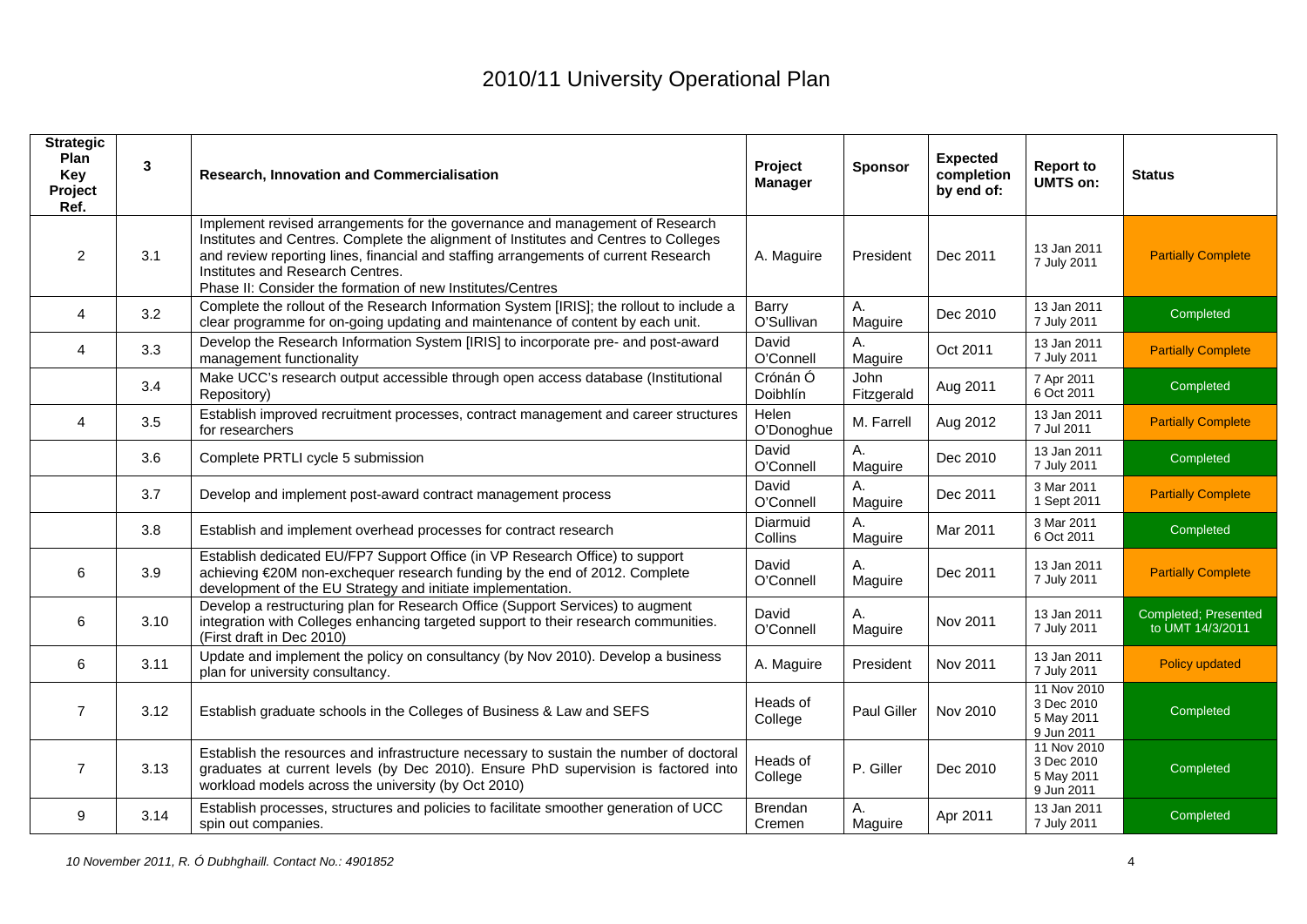| 10 | 3.15 | Develop a plan for UCC's role in the implementation of the Cork Science Innovation<br>and Technology Park. Internal UCC discussion on leadership and identification of<br>areas to focus on for potential involvement in the initiative. | Pat<br>Fitzpatrick | President                                  | Mar 2011                                                       | 11 Nov 2010<br>5 May 2011 | Completed                                                                                                                                                                                                                                                                                                                                                 |
|----|------|------------------------------------------------------------------------------------------------------------------------------------------------------------------------------------------------------------------------------------------|--------------------|--------------------------------------------|----------------------------------------------------------------|---------------------------|-----------------------------------------------------------------------------------------------------------------------------------------------------------------------------------------------------------------------------------------------------------------------------------------------------------------------------------------------------------|
| 12 | 3.16 | Develop and implement a plan to mainstream Innovation, Entrepreneurship and<br>Enterprise Training across the University                                                                                                                 | B&L<br>champion    | Registrar/<br>HoC B&L<br>and other<br>HoCs | Dec 2010<br>(plan)<br>Sep 2011<br><i>(implementat)</i><br>ion) | 3 Dec 2010<br>9 Jun 2011  | Significantly progressed.<br>MSc in Innovation.<br>Commercialisation and<br><b>Entrepreneurship</b><br>launched, IGNITE<br><b>Graduate Business</b><br>Innovation centre<br>launched.<br><b>Entrepreneurship</b><br>modules available in<br><b>Engineering, Medicine</b><br>and Health, BIS.<br>Management &<br><b>Marketing, Economics,</b><br>Pharmacy. |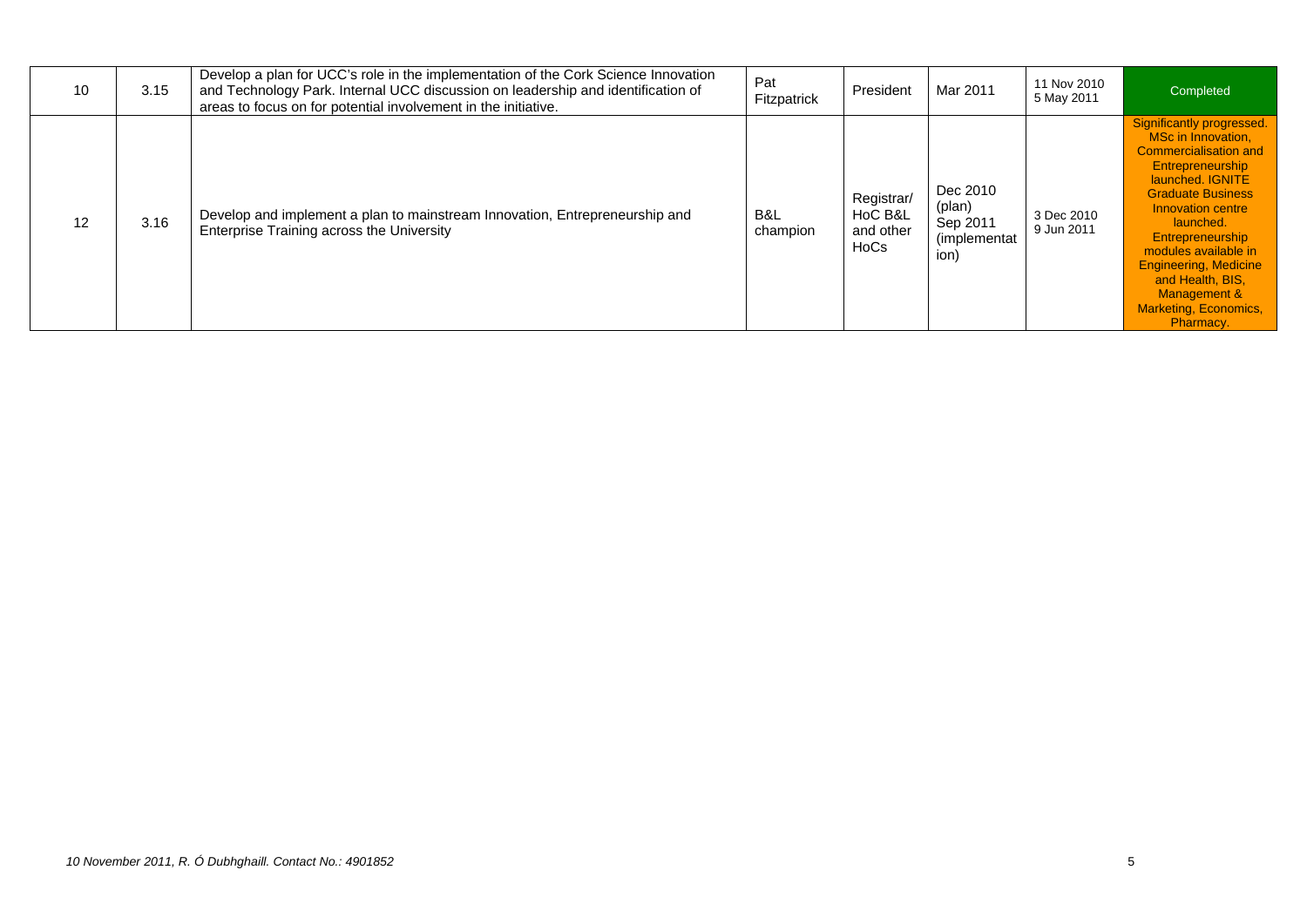| <b>Strategic</b><br>Plan<br>Key<br>Project<br>Ref. | 4           | <b>External Engagement and the Contribution to Society</b>                                                                                                                                 | Project<br><b>Manager</b>                 | <b>Sponsor</b>     | <b>Expected</b><br>completion<br>by end of: | <b>Report to</b><br>UMTS on:                          | <b>Status</b>                                                                                                                  |
|----------------------------------------------------|-------------|--------------------------------------------------------------------------------------------------------------------------------------------------------------------------------------------|-------------------------------------------|--------------------|---------------------------------------------|-------------------------------------------------------|--------------------------------------------------------------------------------------------------------------------------------|
| $\overline{1}$                                     | 4.1         | Establish a joint UCC-CIT board to collaborate on the development of programmes<br>and to consider issues regarding future plans at a strategic level                                      | <b>Paul Giller</b>                        | President          | Dec 2010                                    | 3 Mar 2011<br>1 Sep 2011                              | Completed                                                                                                                      |
| 5                                                  | 4.2         | Identify UCC staff who hold positions of influence nationally and internationally and<br>coordinate output                                                                                 | T. Holmes                                 | President          | Sep 2011                                    | 7 Apr 2011<br>6 Oct 2011                              | Decision taken at UMTS<br>of 15 Sept to eliminate<br>this action                                                               |
| 6                                                  | 4.3         | Develop and implement a new communications (internal and external) strategy<br>incorporating University wide expertise and new technologies                                                | Dick Hogan                                | T. Holmes          | Jun 2011                                    | 7 Apr 2011<br>6 Oct 2011                              | <b>Reputation audit</b><br>consultants appointed<br>and audit underway to<br>inform comms strategy<br>& plan                   |
| 6                                                  | 4.4/<br>4.5 | Develop and implement a University marketing strategy. Define the University brand,<br>to include consideration of renaming the University and work to ensure international<br>recognition | T. Holmes                                 | President          | Sep 2011                                    | 7 Apr 2011<br>6 Oct 2011                              | <b>Brand consultants</b><br>appointed. Marketing<br>campaign to be defined<br>for 2012 entrants.                               |
| 6                                                  | 4.6         | Complete the upgrade of the University's website ensuring a high profile on the<br>'landing page' of Google and other search engines. Implement a model for<br>maintaining the site        | Dick Hogan                                | John<br>Fitzgerald | Nov 2010                                    | 7 Apr 2011<br>6 Oct 2011                              | Initial upgrade<br>completed; new website<br>expected to be available<br>in early 2012                                         |
| $\overline{7}$                                     | 4.7         | Establish External Advisory Boards for each College                                                                                                                                        | Heads of<br>College                       | <b>Paul Giller</b> | Dec 2010                                    | 11 Nov 2010<br>3 Dec 2010<br>5 May 2011<br>9 Jun 2011 | <b>Partially complete</b>                                                                                                      |
| $\overline{7}$                                     | 4.8         | Introduce the 'Raiser's Edge' database                                                                                                                                                     | Van<br>Jean<br>Sinderen<br>Law            | T. Holmes          | Jan 2011                                    | 7 Apr 2011<br>6 Oct 2011                              | Completed                                                                                                                      |
| 9                                                  | 4.9         | Establish Irish Identities as a University wide research theme - exploiting<br>opportunities provided by the Diaspora<br>Implement an associated marketing and donor engagement plan       | A. Maguire<br>Jean van<br>Sinderen<br>Law | President          | Sep 2011                                    | 7 Apr 2011<br>6 Oct 2011                              | Project to be<br>discontinued in its<br>current form. Broader<br>focus on Identities being<br>driven from the<br><b>CACSSS</b> |
|                                                    | 4.10        | Map and prioritise significant anniversaries, commemorations and events to ensure<br>maximum national and international engagement                                                         | Michael<br>Holland                        | T. Holmes          | Dec 2010                                    | 7 Apr 2011<br>6 Oct 2011                              | Completed                                                                                                                      |
| 11                                                 | 4.11        | Continue to implement the strategy for alumni engagement ensuring ownership<br>across the University                                                                                       | Jean Van<br>Sinderen<br>Law               | T. Holmes          | Sep 2011                                    | 7 Apr 2011<br>6 Oct 2011                              | Completed                                                                                                                      |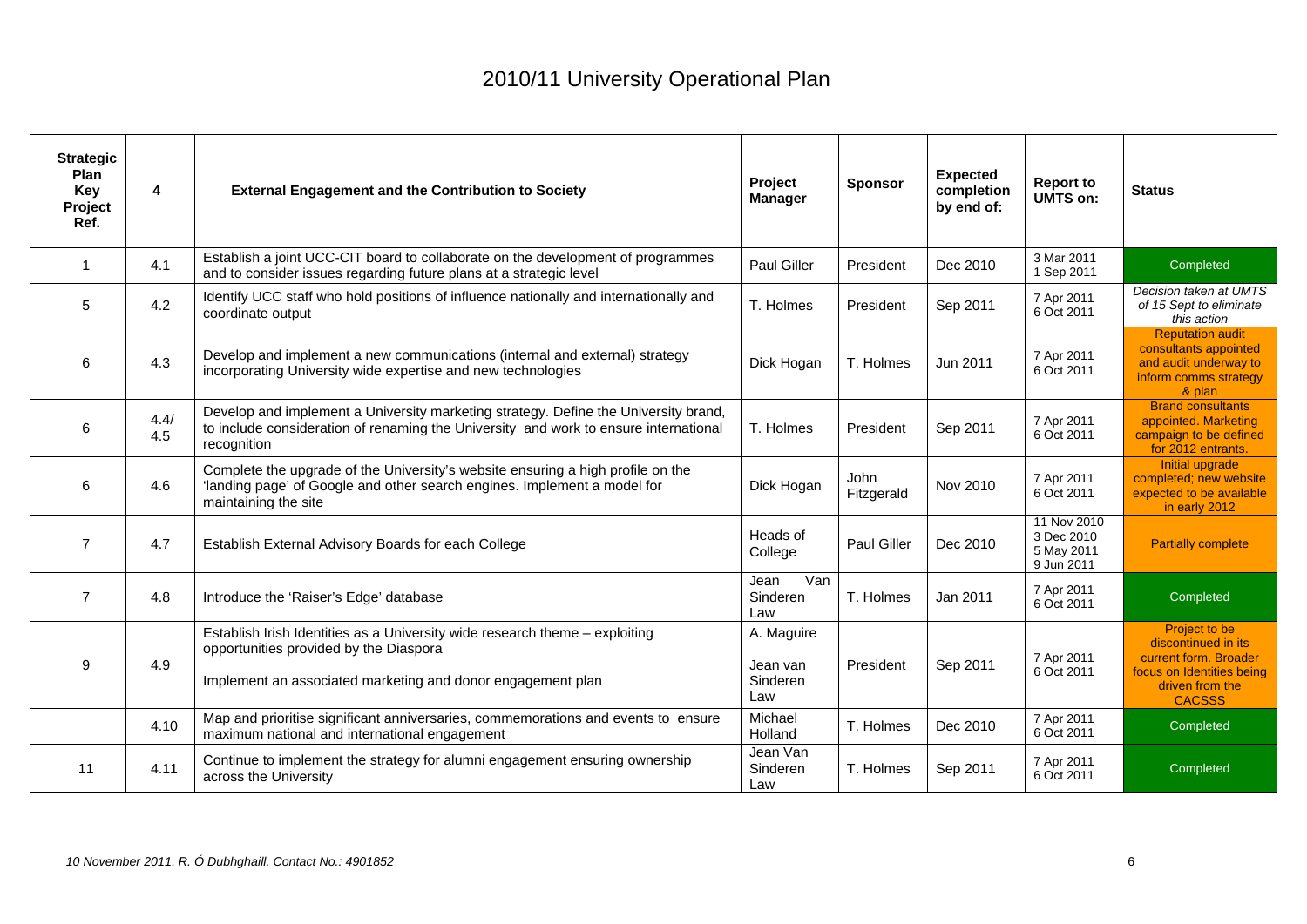| <b>Strategic</b><br><b>Plan</b><br>Key<br>Project<br>Ref. | $5\phantom{.0}$ | <b>Resources and Infrastructure</b>                                                                                                                                                                                                                                         | Project<br><b>Manager</b>   | <b>Sponsor</b>            | <b>Expected</b><br>completion<br>by end of: | <b>Report to</b><br><b>UMTS on:</b> | <b>Status</b>                             |
|-----------------------------------------------------------|-----------------|-----------------------------------------------------------------------------------------------------------------------------------------------------------------------------------------------------------------------------------------------------------------------------|-----------------------------|---------------------------|---------------------------------------------|-------------------------------------|-------------------------------------------|
| 2,3                                                       | 5.1             | Develop and introduce an operational model to facilitate identification of potential<br>donors and to ensure improved coordination of donor relationships                                                                                                                   | Jean Van<br>Sinderen<br>Law | President                 | Jan 2011                                    | 7 Apr 2011<br>6 Oct 2011            | Completed                                 |
| 4                                                         | 5.2             | Implement the revised RAM to incentivise the achievement of the objectives of the<br>strategic plan                                                                                                                                                                         | Cormac<br>McSweeney         | Diarmuid<br>Collins       | Sep 2011                                    | 3 Mar 2011<br>6 Oct 2011            | Completed; revised<br>RAM devised.        |
| 5                                                         | 5.3             | Agree and implement the Full Economic Costing model in line with the national<br>programme                                                                                                                                                                                  | Clare<br>Lehane             | Diarmuid<br>Collins       | Aug 2011                                    | 3 Mar 2011<br>6 Oct 2011            | <b>Partially complete</b>                 |
| 6                                                         | 5.4             | Explore with IUA etc a national initiative to develop shared service and brief the<br><b>UMTS</b> accordingly                                                                                                                                                               | Diarmuid<br>Collins         | President                 | Dec 2010                                    | 3 Mar 2011<br>6 Oct 2011            | Completed                                 |
| 7,8                                                       | 5.5             | Report to UMTS on the capital development and refurbishment programme                                                                                                                                                                                                       | <b>Niall Mc</b><br>Auliffe  | Mark Poland               | Sep 2011                                    | 7 Apr 2011<br>6 Oct 2011            | Completed                                 |
| 9                                                         | 5.6             | Develop an emergency and business continuity plan for the University.                                                                                                                                                                                                       | Mairead<br>Loughman         | Michael<br>Farrell        | Mar 2011                                    | 3 Mar 2011<br>1 Sept 2011           | <b>Emergency Plan</b><br><b>Completed</b> |
| 11                                                        | 5.8             | Develop a plan for the promotion of the library and its collections as a key<br>resource of national and international standing                                                                                                                                             | Seamus Mc<br>Mahon          | <b>John</b><br>Fitzgerald | Mar 2011                                    | 7 Apr 2011<br>6 Oct 2011            | Completed                                 |
| 12                                                        | 5.7             | Develop a strategy for embedding a risk management culture throughout the<br>organisation                                                                                                                                                                                   | Mairead<br>Loughman         | Michael<br>Farrell        | Mar 2011                                    | 3 Mar 2011<br>1 Sept 2011           | Completed                                 |
|                                                           | 5.9             | Design an improved Academic Council governance structure to enable AC to<br>operate as effectively as possible (to include a review of academic committee<br>structures and the interface between AC and the Colleges in support of furthering<br>devolved decision making) | Sharon<br>Jones             | Michael<br>Farrell        | Jan 2011                                    | 3 Mar 2011<br>1 Sep 2011            | Completed                                 |
|                                                           | 5.10            | Complete the academic workload template                                                                                                                                                                                                                                     | M. Farrell                  | <b>Paul Giller</b>        | Jan 2012                                    | 13 Jan 2011<br>7 Jul 2011           | <b>Partially complete</b>                 |
|                                                           | 5.11            | Complete a review of professional administrative and technical staffing needs in all<br>areas of the University, identifying options for redeployment of staff. Implement an<br>associated action plan.                                                                     | <b>HR Partners</b>          | M. Farrell                | Jul 2011                                    | 13 Jan 2011<br>7 Jul 2011           | Incomplete                                |
|                                                           | 5.12            | Complete a review of suppliers with existing and renewable contracts. Achieve a<br>saving of €4M.                                                                                                                                                                           | Sean Barry                  | Diarmuid<br>Collins       | Sep 2011                                    | 3 Mar 2011<br>6 Oct 2011            | Savings of €1.6m<br>achieved              |